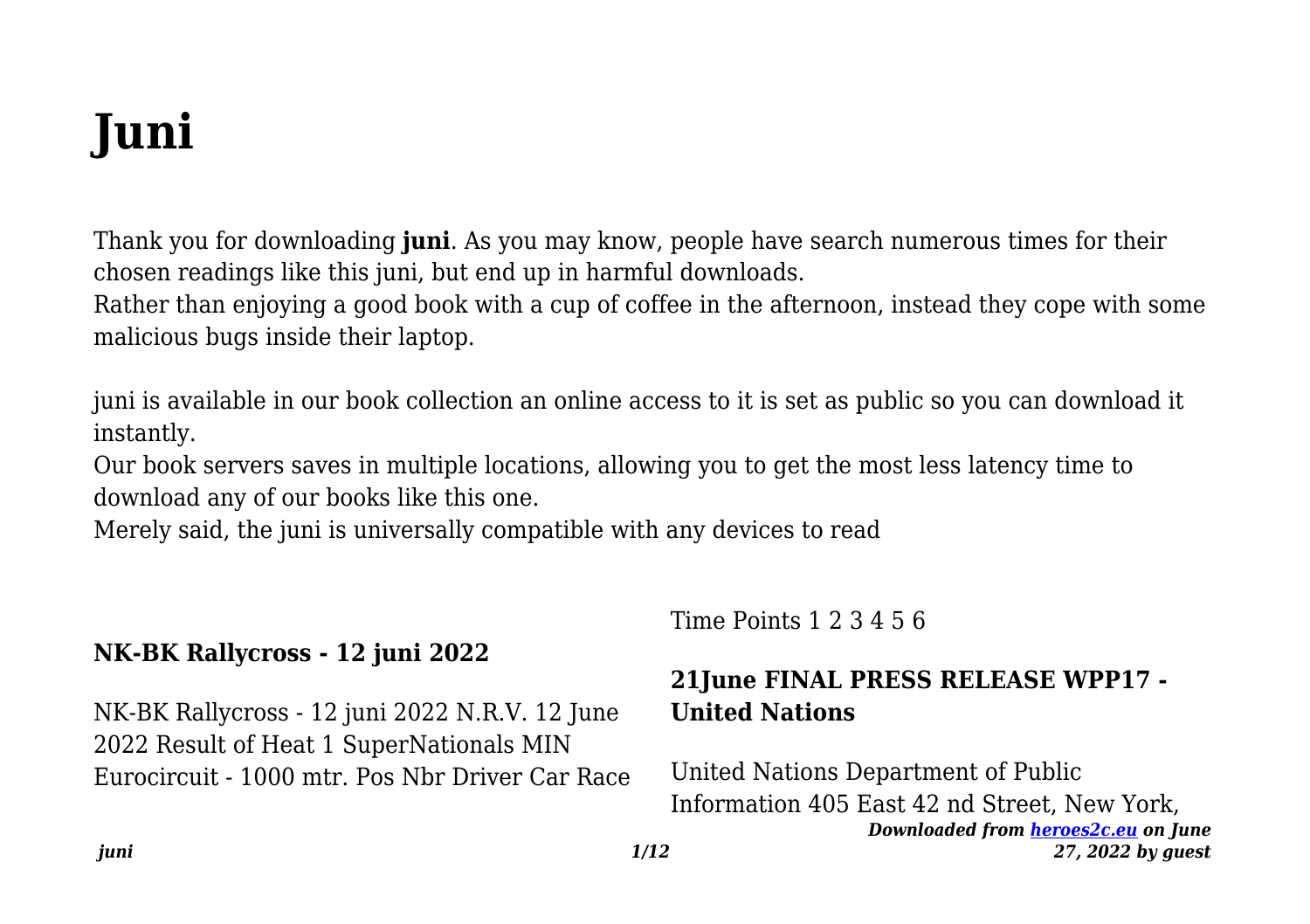NY 10017 | E: dpicampaigns@un.org PRESS RELEASE World population projected to reach 9.8 billion in 2050, and 11.2 ...

# *SOLVALLA OPEN STRETCH NEJ*

SOLVALLA 22 JUNI TV-TIDER: Kl 19.00-22.00 V86 Direkt från Solvalla, TV12. ATG Live sänds i Com Hem på kanalplats 18, på atg.se och i din ATG-Butik. (Med reservation för ev. ändringar). Gratisprogram En eventuell Jackpot på V86 Solvalla onsdag 22 juni går till V86 på Vaggeryd onsdag 29 juni. SOLVALLA OPEN STRETCH NEJ VINKLAD STARTVINGE NEJ

## **#231 "Greas-em" Dry Graphite Lubricant**

©2022 Kadee ® uality Products Co. Tel: 541-826-3883 FAX: 541-826-4013 www.kadee.com e-mail: mail@kadee.com WARNING: Cancer and Reproductive Harm www.p65warnings.ca.gov WARNING: CHOKING HAZARD - Small Parts - Not for children under

14 years. CNW, DRGW, MKT, MP, SP, SSW, UP, & WP marks are made under trademark license from Union Paci<sup> $\tilde{c}$ </sup>

# **Hans Knot International Radio Report May-June 2020**

This year Radio Minerva exists 40 years and coming Saturday there is a special broadcast from the former lightship the West-Hinder 3. It would be nice if that was a regular feature.

Recommendations 01/2020 on measures that supplement transfer …

Adopted 3 Executive summary The EU General Data Protection Regulation (GDPR) was adopted to serve a dual-purpose: facilitating the free flow of personal data within the European Union, while preserving the fundamental rights and

#### **Country Report: Italy**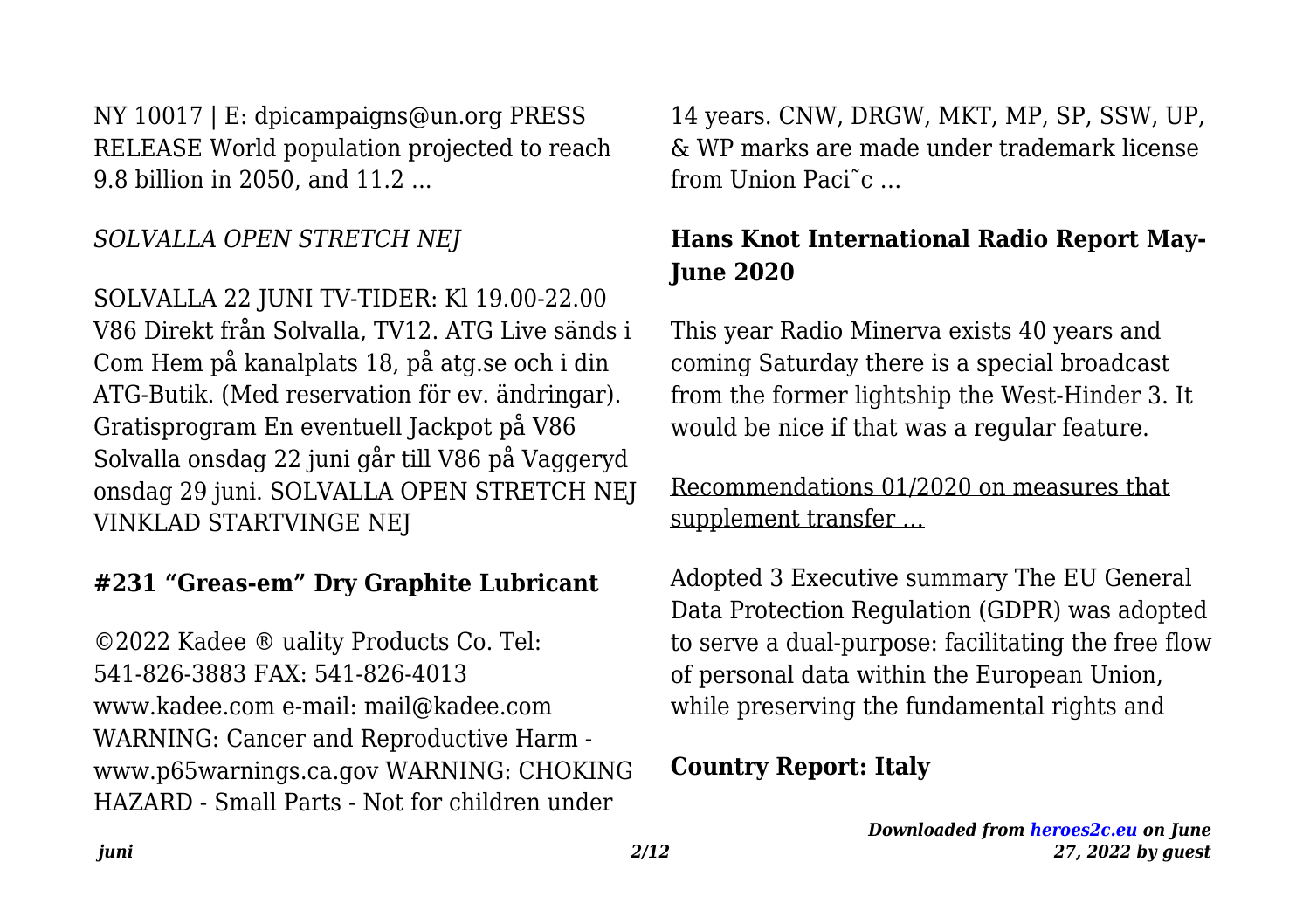Glossary & List of Abbreviations Decree Law Regulatory act which provisionally enters into force but requires the enactment of a legislative act in order to have definitive force. This process is described as "implementation by law" (conversione in legge), and it is possible for the Decree Law to undergo amendments in the process of enactment of the law.

# **ARTICLE 29 DATA PROTECTION WORKING PARTY**

5 Whereas contextual advertising2 and segmented advertising3 use 'snap shots' of what data subjects view or do on a particular web site or known characteristics of the users, behavioural advertising potentially gives advertisers a very detailed picture of a data subject's online life,

# **ÖSTERSUND 11 JUNI**

# TRIO TVILLING KOMB V&P IMPERIAS

JULIETTE Strandberg Elias (Ber Ro) 2140:1 Ber Ro Ax 10/5-4 9/2140 7 16,0a 53 Eri Ki Ti 22/5-10 6/1609 1 12,7a 138 21: 11 5-2-1 22: 2 1-0-0 GOLDEN OPPORTUNITY Lönn Linus (Ols Li)2140:2 2 5s 12,5ak 284.100 And Tr F 8/11-9 6/2140 2 14,5a 33 And Tr S 27/11-8 1/2140 6 14,3 83

#### schaft.be

Author: Joos, Bart Created Date: 6/17/2022 3:12:37 PM

*Mei-juni 2022 - Baila Bel Air*

Mei-juni 2022 2 MAANDAG 16 mei t/m 4 juli Studio 1 18-19u: Salsa beginners 3 (Nilo & Aniel) 19-20u: Salsa intermediate 1 (Nilo & Aniel) 20-21u: Salsa intermediate 2 (Nilo & Aniel) Studio 2 Studio 2 18-19u: Salsa beginners 2 (Steve & Angela) 19-20u: Salsa beginners 1 (Steve & Angela)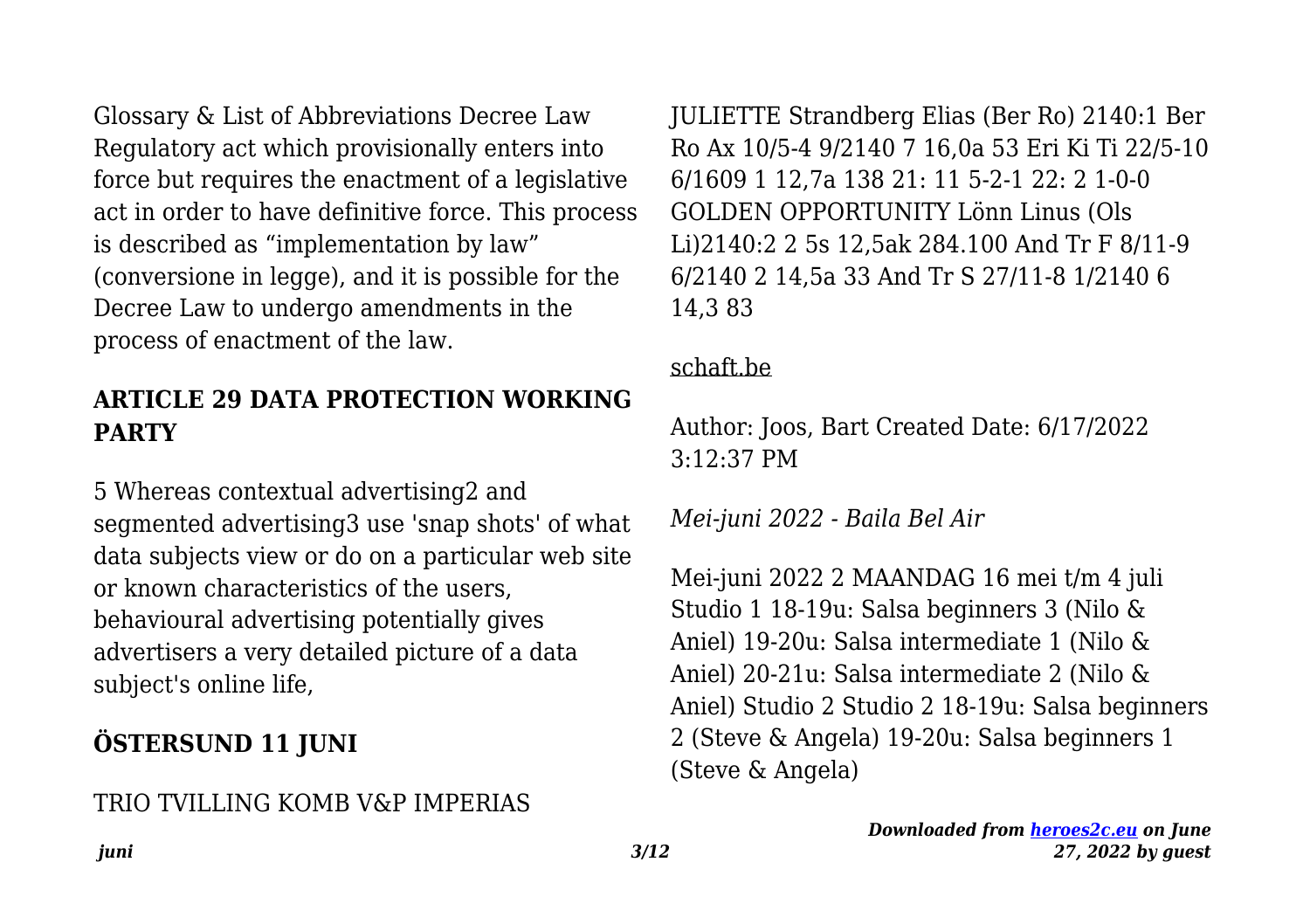#### **stocklist / Bestandsliste Juni 2022**

POLYPED specialized in unusual invertebrates since 1991 stocklist / Bestandsliste Juni 2022 orders only by @ email: subfusca@gmx.net  $\Box$ +49 157 7172 9143 Versand / Abholung in Köln nach Vereinbarung möglich nächste Aktualisierung 28.juni 2022 / alte Listen verlieren ihre Gültigkeit, Preise in €uro, solange der Vorrat reicht Bestellung bitte per email, Infos zum …

#### *Psychology of Men & Masculinity*

(Brannon & Juni, 1984), and the Attitudes Toward Masculinity Transcen-dence Scale (Moreland & Van Tuinen, 1978). 2 These were the Conformity to Masculine Norms Inventory (Mahalik et al., 2003) and the Multicultural Masculinity Ideology Scale (Doss & Hopkins, 1998). 3 These were the Male Attitude Norms Inventory (Luyt & Foster, 2001)

#### MONTAG, 13. JUNI

JUNI 2022 SPEZIALMENU FEIERTAG holiday's special menu FREITAG, 17. JUNI 2022 SPINAT-LASAGNE Paradeiserragout A/ G spinachlasagne, tomato ragout LACHSFORELLE Wasabi-Zuckererbsenpüree, Lemongras-Sauce D/G salmon trout, wasabi-sugar peas puree, lemon grass sauce ALLE WOCHEN-TAGESTELLER  $\epsilon$  13.50. Created Date: 6/12/2022 …

# **Wuppertaler Gottesdienstkalender 25. Juni – 1. Juli**

2 days ago  $\cdot$  25. Juni – 1. Juli GD = Gottesdienst  $FG = Familiengottesdienst KG =$ Kindergottesdienst SVM = Sonntagvorabendmesse WGF = Wort-Gottes- $Feier = Abendmahl = Juqend-GD = Kinder-GD =$  $K$ affee = Musik = Online = Open-Air = Taufe

#### **, 20 Juni 2022**

*Downloaded from [heroes2c.eu](http://heroes2c.eu) on June 27, 2022 by guest*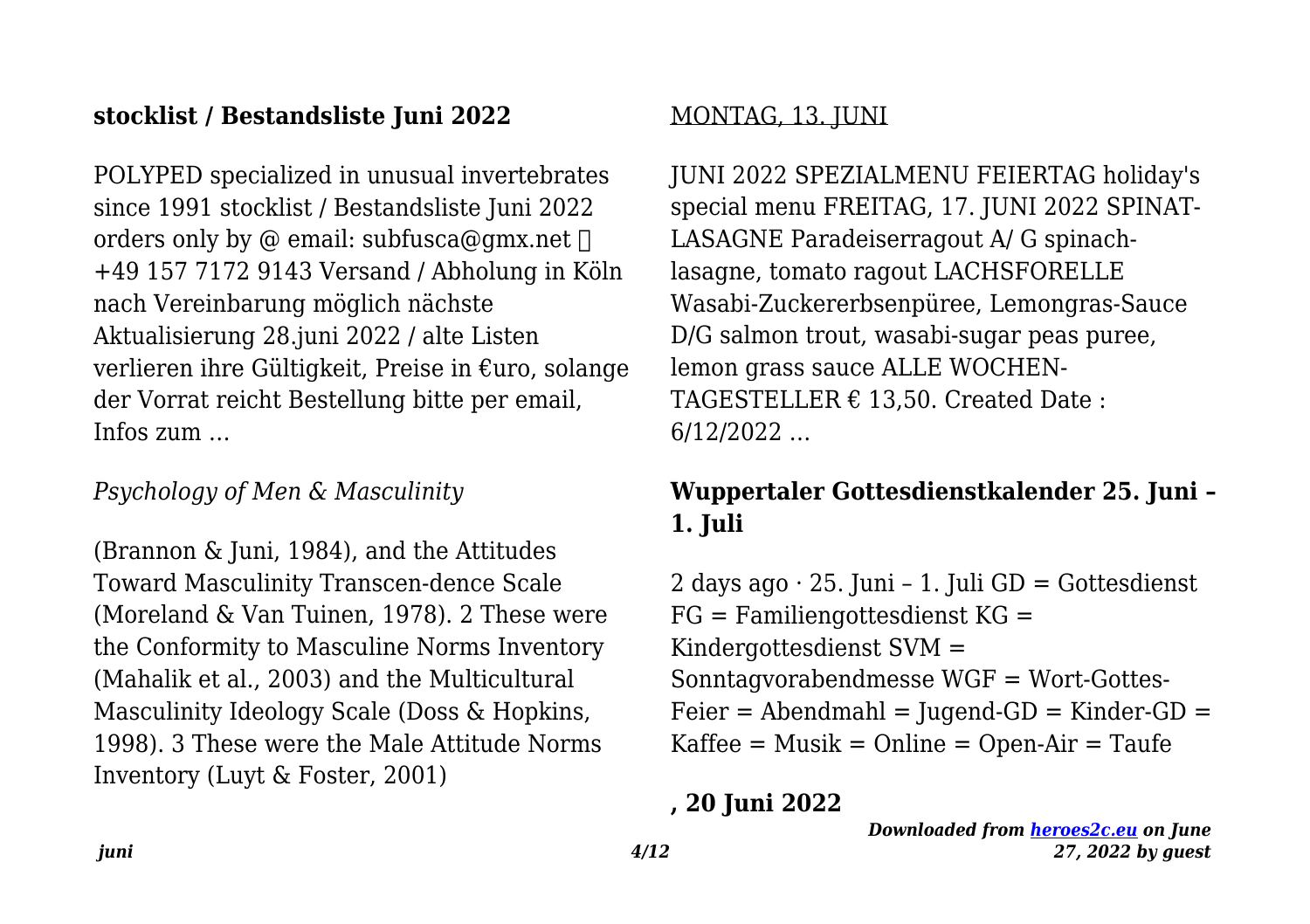Bengkulu Selatan, 20 Juni 2022 Guru Thamrin Efendy . Author: www.websiteedukasi.com Keywords: File By Websiteedukasi.com Created Date: 6/21/2022 6:02:45 AM ...

# **Manajemen Pemberian Pakan Ayam Broiler di Desa Tanjung …**

Jurnal Peternakan Sriwijaya Vol. 6, No. 1, Juni 2017, pp.37-43 ISSN 2303 – 1093 37 Manajemen Pemberian Pakan Ayam Broiler di Desa Tanjung Pinang Kecamatan Tanjung Batu Kabupaten Ogan Ilir Feeding Management of Broiler Chicken in Tanjung Pinang Village, Tanjung Batu Subdistrict, Ogan Ilir Regency M. L. Sari\* & M. Romadhon

#### Standardkarte OG Juni 2022 englisch - kuffler.de

vegan & vegetarian stewed sweet potatoes in olive oil and sea salt ratatouille, pesto and fresh watercress  $\epsilon$  19,50 vegan lentils curry coconut milk, sweet potatoes spinach, rice  $\epsilon$  21,00 risotto of bavarian rice wild broccoli, pine seeds, parmesan cheese  $\epsilon$  19,50 fish grilled fillet of trouts black garlic cream, mashed potatoes wild broccoli, lemon sauce

## **NK-BK Rallycross - 12 juni 2022**

NK-BK Rallycross - 12 juni 2022 N.R.V. 12 June 2022 Result of Heat 2 SuperNationals MIN Eurocircuit - 1000 mtr. Pos Nbr Driver Car Race Time Points 1 2 3 4 5 6

# **M2: IHI The National Board of Health and Welfare 20 juni 2022 final**

Sweden calls for increased national and coordinated efforts to support patient safety • Approximately 1 in 10 patients experience avoidable harm every year • For 50 000 patients these events cause prolonged hospitalization  $\bullet$ Between 2,000 and 2

*Downloaded from [heroes2c.eu](http://heroes2c.eu) on June 27, 2022 by guest* 23 juni 2022 een prijsdaling voor de Gasolie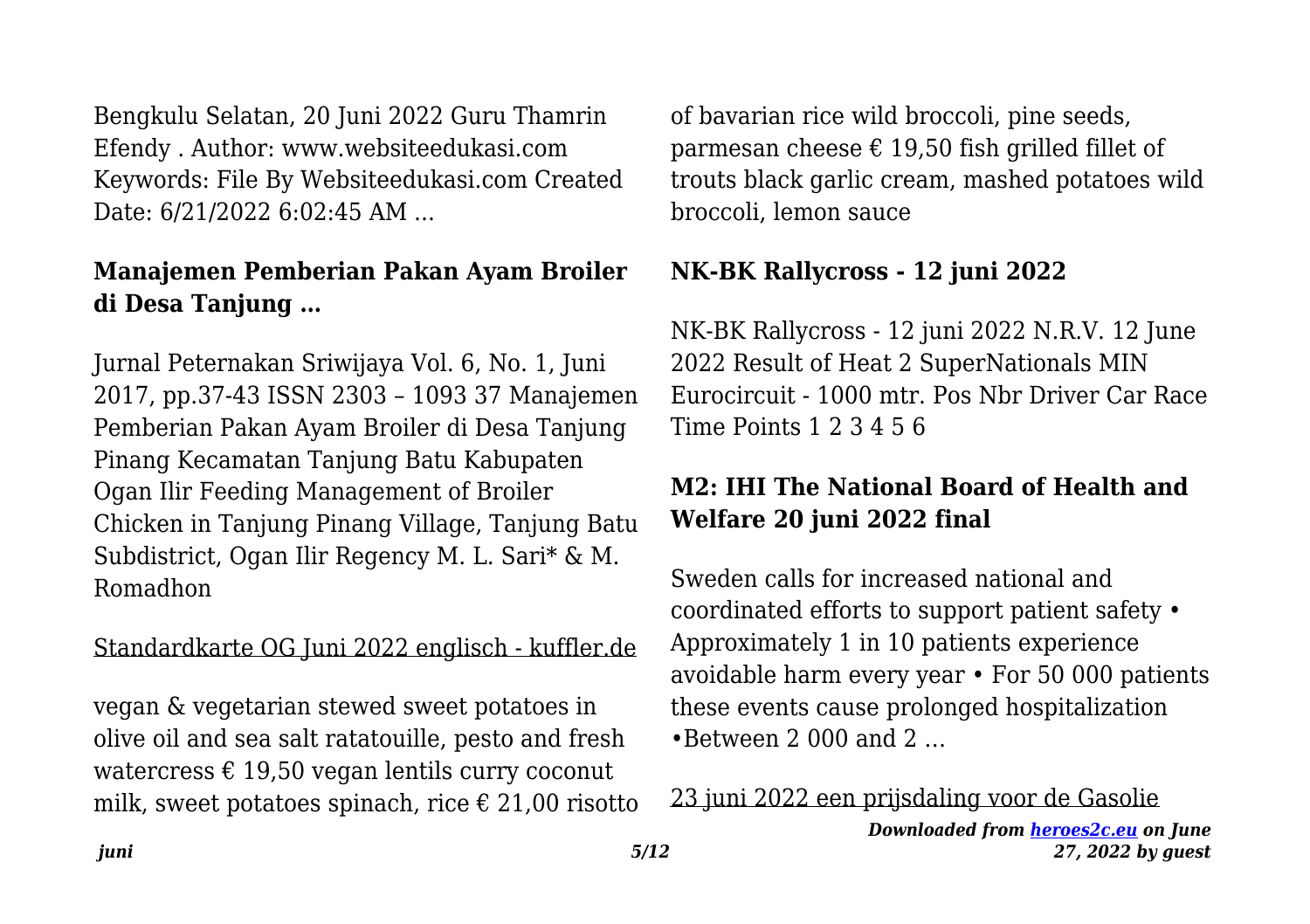verwarming en …

23/06/2022 · Gepubliceerd: Woensdag, 22 juni 2022 09:36 Geschreven door Brandstofverbruik Morgen geniet u van de prijsdaling! Ontdek het hier snel! De nieuwe maximumprijs voor Gasolie verwarming minder dan 2000L wordt € 1,5287, dat is een prijsdaling van € 0,0035. De nieuwe maximumprijs voor Gasolie verwarming vanaf 2000L wordt  $\epsilon$  1,4968, dat is een prijsdaling van …

#### DIRECTIVE (EU) 2016/ 943 OF THE EUROPEAN PARLIAMENT AND …

of know-how and business infor mation, whether as a complement or as an alternative to intellectual proper ty r ights, trade secrets allow creators and innovators to der ive profit from their creation or innovation and,

#### Consumer trends accelerated by the COVID-19 pandemic are sticking. - PwC

3 | PwC's June 2021 Global Consumer Insights Pulse Survey Consumers' shift to digital has accelerated dramatically. They are buying more groceries online, Gen …

## **24. Gemeinderatssitzung vom 22. Juni 2022**

Juni 2022 Fragestunde 1. Anfrage wurde von Herrn GR Thomas Weber (NEOS) gestellt und ist an die Frau amtsführende Stadträtin der Geschäftsgruppe für Kultur und Wissenschaft gerichtet. 2. Anfrage wurde von Frau GRin Mag. Barbara Huemer (GRÜNE) gestellt und ist an den Herrn amtsführenden Stadtrat der Geschäftsgruppe für Soziales, Gesundheit und Sport gerichtet. 3. …

#### Juni 2022

Derfor bliver aktivitetstilbuddet i juni og juli (uge 23 – uge 30) lidt anderledes end resten af året. Der vil mandage, onsdage og fredage være gymnastik for alle, som har lyst. Det er i

```
Downloaded from heroes2c.eu on June
       27, 2022 by guest
```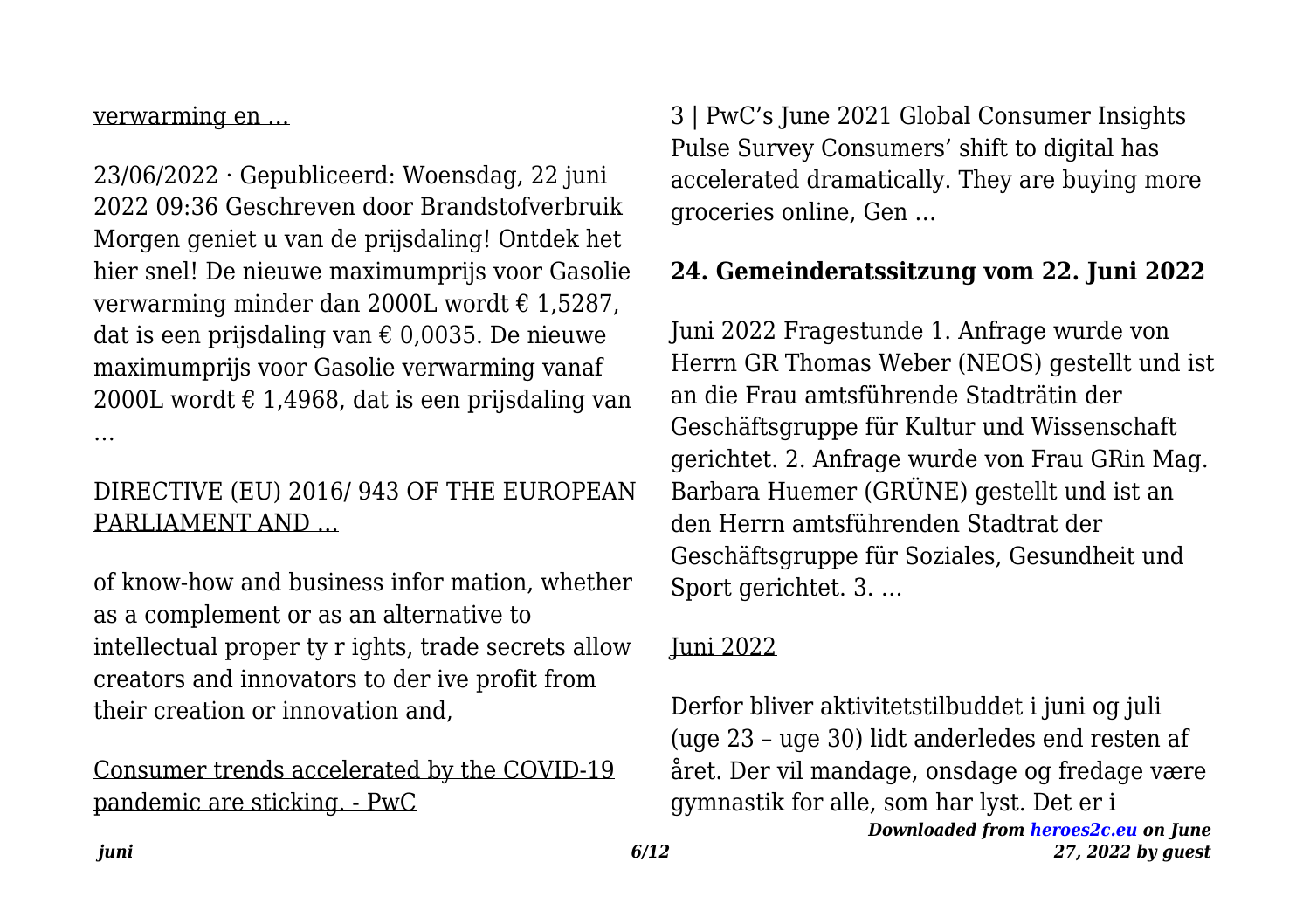gymnastiksalen eller måske går vi ud, hvis vejret er godt. Der vil være 2 terapeuter tilstede og det foregår i et niveau, hvor alle kan være med.

#### MCK750-B-ZH-EN.book Seite 1 Dienstag, 13. Juni 2017 11:31 11 …

MCK750 Scope of delivery EN 7 • Never immerse the device in water. • Do not operate the device when the lid is open. • Do not allow the connection cable to dangle (risk of stumbling). • Do not lay the connection cable over edges or corners. • Store all unattached parts of the kettle safely before starting your journey.

#### Intanwijaya Juni 21

30 Juni 2021 (Tidak Diaudit) Dan 31 Desember 2020 (Diaudit) (Dinyatakan dalam Rupiah, kecuali dinyatakan lain) Catatan atas laporan keuangan konsolidasian terlampir merupakan bagian yang tidak terpisahkan dari laporan

keuangan secara keseluruhan 1 Catatan 30 Juni 2021 31 Desember 2020 ASET ASET LANCAR Kas dan setara kas 2.d, 4, 30 92.344.159.016 …

#### **SALINAN**

Penghasilan yang berlaku untuk tanggal 22 Juni 2022 sampai dengan 28 Juni 2022; Mengingat : 1. Undang-Undang Nomor 7 Tahun 1983 tentang Pajak Penghasilan (Lembaran Negara Republik Indonesia Tahun 1983 Nomor 50, Tambahan Lembaran Negara Republik Indonesia Nomor 3263) sebagaimana telah beberapa kali diubah terakhir dengan Undang-Undang Nomor 7 Tahun

## **User Manual Juni - Smirthwaite**

The Juni is intended for indoor use only, the normal operating conditions are as follows: A. Temperature:  $41^{\circ}$ F to  $86^{\circ}$ F (+5<sup>o</sup>C to  $40^{\circ}$ C) B. Relative Humidity: 15 to 90%, non-condensing, but not requiring a water vapour pressure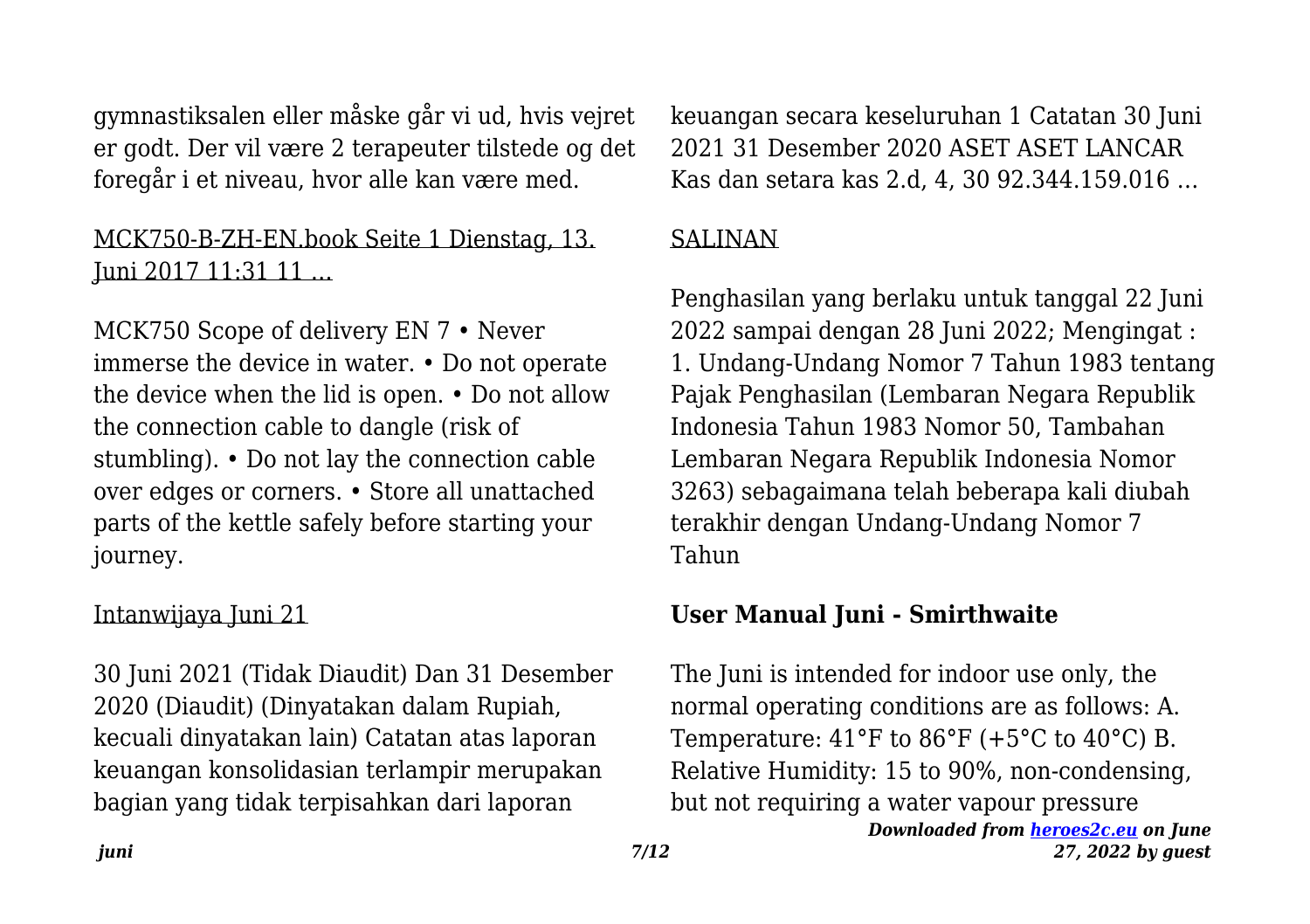#### **TIP OF THE ICEBERG**

4 TIP OF THE ICEBERG Religious Extremist Funders against Human Rights for Sexuality and Reproductive Health in Europe 2009 – 2018 5 Preface 6 List of abbreviations 7 Executive summary 8 Introduction 9 Methodology 11 Part I: Tip of the Iceberg: Anti-gender actors in Europe

#### **Dantoto Kalender JUNI 2022 vers E**

'\$72 '\$\* 7 ' %\$1(%\$1(15 63 / 675(\$0 1\* .\$1\$/-81 mxq oº .2892/\$ )5\$1.5 \* mxq oº %2'(1 '8% 9 9 9 69(5 \*

#### **Final Report - Europa**

ESMA • CS 60747 – 103 rue de Grenelle • 75345 Paris Cedex 07 • France • Tel. +33 (0) 1 58 36 43 21 • www.esma.europa.eu 2 2 June 2017

#### **PRESS RELEASE No 91/22**

01/06/2022 · Communications Directorate Press and Information Unit curia.europa.eu make it possible to identify Wagner Group and contain precise and …

*2021-2022 Juni or FENB EVENT CALENDAR - Fencing NB*

Dec. 9-12, 2021 December NA C Col umbus, O H DI V 1, Juni or, Cadet Dec. 11-12, 2021 Q uebec Yout h Ci rcui t #2 Longueui l, P O U11, U13, U15, Cadet JANUARY Jan. 7-10, 2021 January NA C S an Jose, CA DI V 1, P ara, Juni or, Vet eran F E BRUARY F eb. 19, 2022 P rovi nci al Trai ni ng Camp (S abre)

#### **www.kbo-astenheusden.nl**

Created Date: 6/7/2022 2:21:09 PM

*Country of origin information report Syria*

Page 6 of 102 1 Political and security situation

*Downloaded from [heroes2c.eu](http://heroes2c.eu) on June 27, 2022 by guest*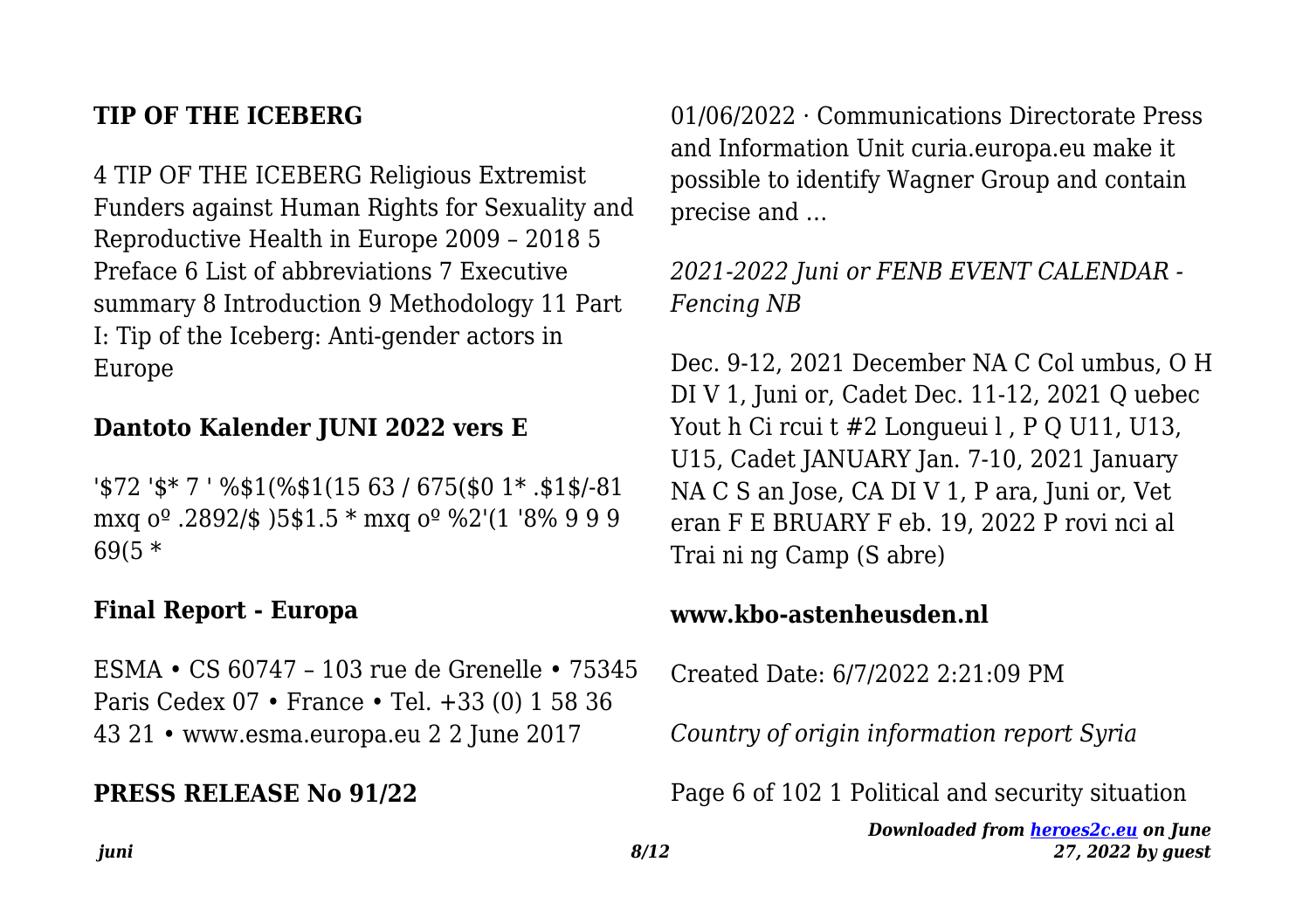The conflict in Syria has lasted for more than ten years now. It began in March 2011 as a peaceful protest …

# **Juni Learning Terms of Use**

 $11/05/2021$  · Juni Learning web app, which may be accessed via the web or on your mobile device, is the main hub for users to access and use the Service, and allows users to schedule classes, see an overview of current and future coursework, assemble and publish projects, interact via Juni Clubs and many more features in the future. ...

## **THE DOLDER GRAND**

THE DOLDER GRAND . Author: Andrea.Laube Created Date: 6/5/2022 1:58:38 PM

#### PISA 2018 Results - OECD

16 C 2019 -» -PISA 2018 Results (Volume I):

What Students Know and Can Do Executive Summary • There were large differences between individual countries and economies in how their performance changed between 2015 and 2018. For example, mean performance in mathematics improved in 13 countries/economies (Albania, Iceland, Jordan, Latvia, Macao [China], …

# **Country Guidance: Iraq - European Union Agency for Asylum**

The country guidance represents the common assessment of the situation in the country of origin by senior policy officials from EU Member States, in accordance with ent EU legislation and curr

#### June 2019 - Met Office

*Downloaded from [heroes2c.eu](http://heroes2c.eu) on June 27, 2022 by guest* June 2019 The averaging period used for the following assessment was 1981-2010. June started with a ridge of high pressure which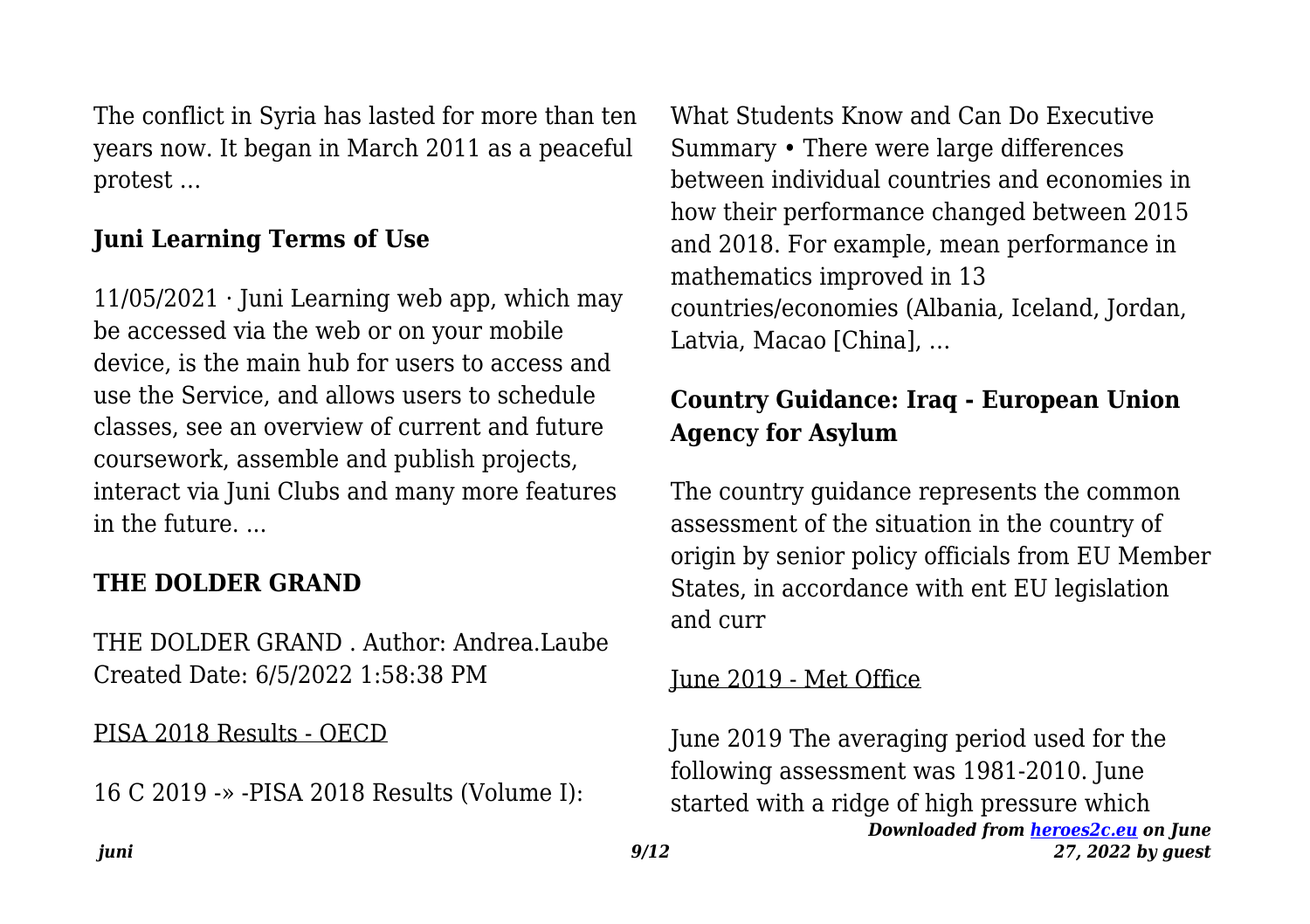brought warm dry sunny weather to much

*JUNI SINGH - Paris School of Economics*

JUNI SINGH Personal website PhD candidate, Paris School of Economics, France junisingh7@gmail.com (+33 640481671), Citizenship: American EDUCATION PhD in Economics, Paris School of Economics 2016 - 2020 Visiting student, Massachusetts Institute of Technology April- June 2019 Masters in Applied Policy and Economics, Paris School of Economics 2015

# **OFISI YA RAIS TAWALA ZA MIKOA NA SERIKALI ZA MITAA …**

ORODHA YA WAAJILIWA WAPYA KADA ZA AFYA JUNI 2022, 1301 KURWA FILBERT NGONYANI FEMALE Muuguzi Daraja la II Tabora Igunga District Council UGAKA 0124948-0422 2017 1302 SAMWELI EMIL HAGAMU MALE Tabibu Daraja la II (CO) Tabora Igunga District Council UGAKA 0088989-0422 2019 1303 HAPPINES ELIAS SEMPINDU FEMALE Katibu wa …

# **OFISI YA RAIS TAWALA ZA MIKOA NA SERIKALI ZA MITAA …**

ORODHA WAAJILIWA WAPYA KADA YA ELIMU JUNI 2022, Page 1 of 125. 2022 Na. Jina la Muombaji Jinsi Mkoa Halmashauri Shule Namba ya Maombi Mwaka Kuhitimu Chuo Somo Alilochaguliwa Kiwango Cha Elimu Idara Elimu Maalum OFISI YA RAIS TAWALA ZA MIKOA NA SERIKALI ZA MITAA ORODHA WAAJILIWA WAPYA KADA YA ELIMU JUNI 2022 , 80 …

# **Stundenzettel Juni 2022 - Arbeitszeiterfassung**

Firma: Name: Stundenzettel Juni 2022 vom 01.06.2022 bis 30.06.2022 Tag Datum Beginn Ende Pause Arbeitszeit (abzgl.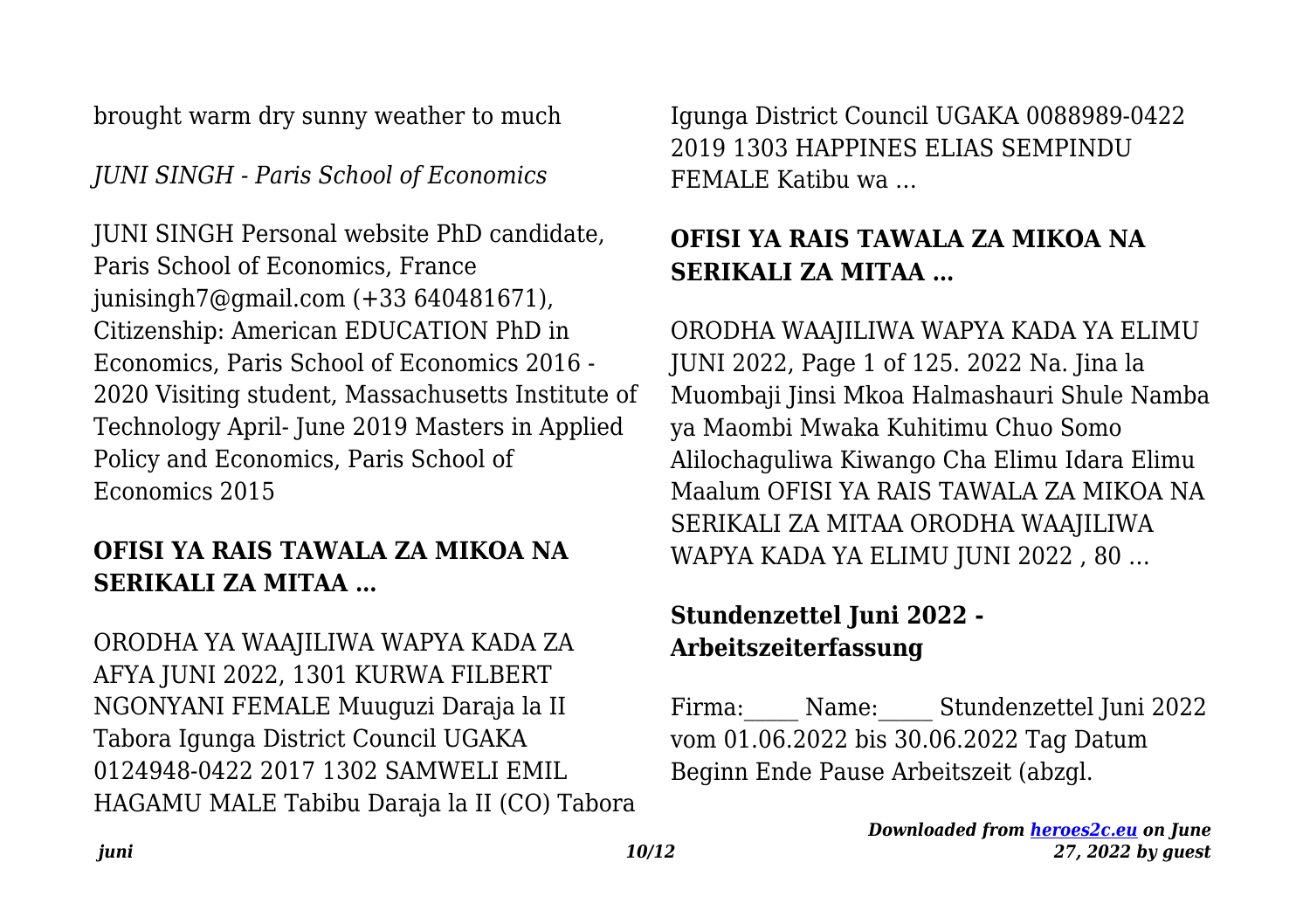## **Web 13 juni**

MENY UBU UBU MENY Finnes med kalkon! Hoagie Rolls Cauliflower – 140 Ubu Old Fashioned Friterad blomkål, raw slaw med lime, rättika, morot & koriander Ransom Chicken – 165 Confiterade kycklinglår, ramslökspesto,

## **Klimaplan for en grøn affaldssektor og cirkulær økonomi**

16. juni 2020 . 2 Formål Der er med bred opbakning i Folketinget sat et meget ambitiøst mål om at reducere de nationale drivhusgasudledninger med 70 pct. i 2030 i forhold til 1990. Regeringen (Socialdemokratiet), Venstre, Radikale Venstre, Socialistisk Folkeparti, Enhedslisten, Det Konservative Folkeparti, Liberal Alliance og Alternativet er enige om, at affaldssektoren skal …

*Bosnia and Herzegovina - UNHCR*

UN COUNTRY TEAM OPERATIONAL UPDATE > Bosnia and Herzegovina / 01-30 June 2018 More sustainable solutions must be urgently sought in USC and elsewhere, especially with respect to accommodation.

## This coordinated text was drawn up by the CSSF for information …

the law of 15 June 2004 relating to the Investment company in risk capital (SICAR), as amended; the law of 13 July 2005 on institutions for occupational retirement provision in the form of pension

#### juni 2022

juni 2022 Kapittel 2 Bakkebyråkratiet - der emosjonelt arbeid blir politikk. Kapittel 4 Reformtrender og endringsparadokser. Ragnhild Hellesøs forelesning Hellesø, R.; Fagermoen, M.S.(2015). Cultural diversity between hospital and community nurses: implications for

*Downloaded from [heroes2c.eu](http://heroes2c.eu) on June 27, 2022 by guest*